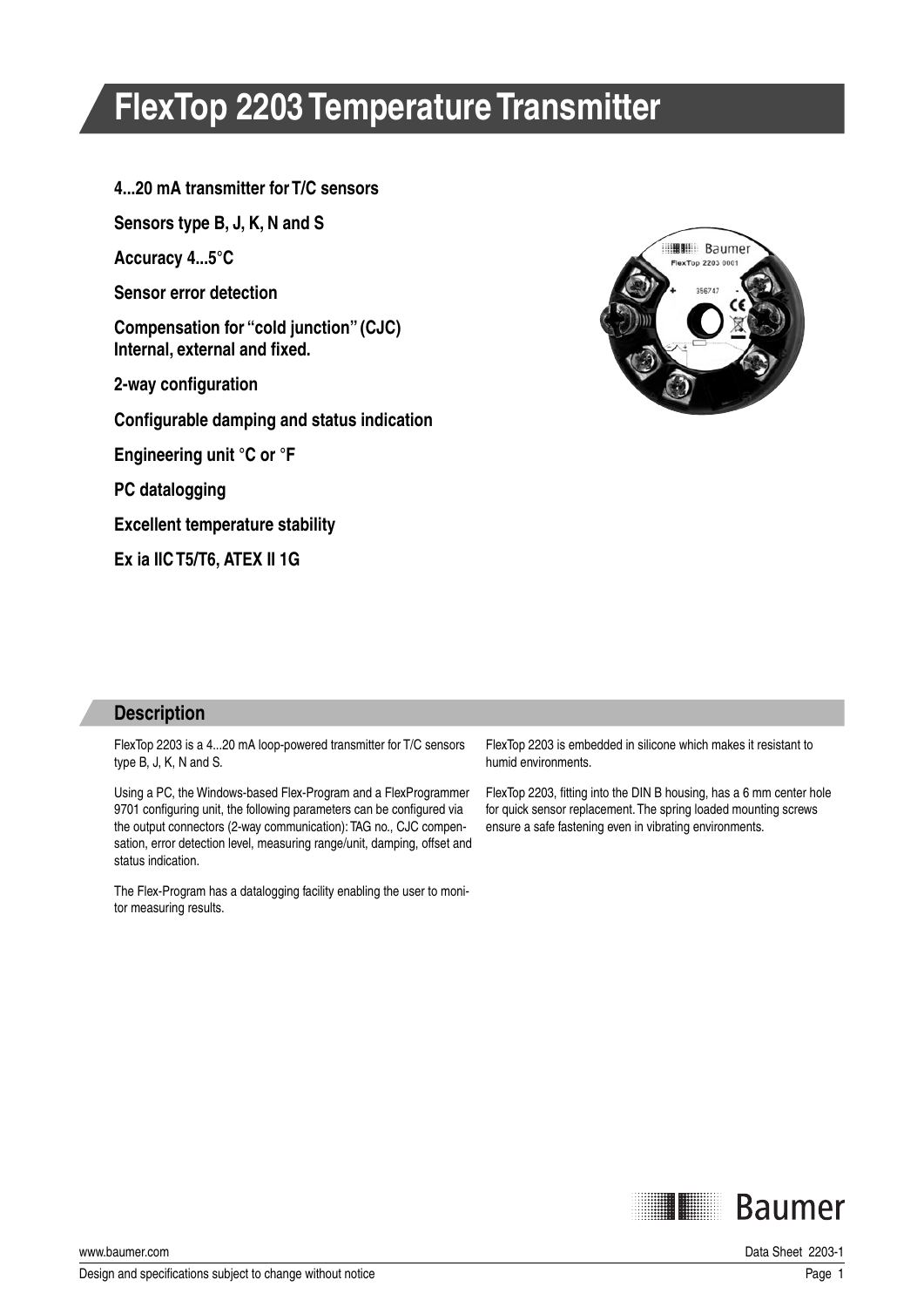## **Technical Data**

| Input                                                                      |                                                                                                | <b>Environmental conditions</b>                                                             |                                                                                                    |  |  |
|----------------------------------------------------------------------------|------------------------------------------------------------------------------------------------|---------------------------------------------------------------------------------------------|----------------------------------------------------------------------------------------------------|--|--|
| <b>Digital accuracy</b><br>CJC-compensation {1}                            | See "Measuring ranges"<br>Internal $< 0.5$ °C<br>External $< 0.25^{\circ}$ C<br>Fixed -50127°C | <b>Operating temperature</b><br>Storage temperature<br><b>Humidity</b><br><b>Vibrations</b> | $-4085^{\circ}$ C<br>$-5590^{\circ}$ C<br>< 98% RH, cond. (IEC 68-2-38)<br>GL, test 2 (IEC 68-2-6) |  |  |
| Sample time                                                                | $<$ 1 sec.                                                                                     | Long-term test                                                                              | IEC 770 6.3.2                                                                                      |  |  |
| Error detection delay                                                      | $<$ 10 sec.                                                                                    |                                                                                             |                                                                                                    |  |  |
| <b>Measuring unit</b>                                                      | $°C$ or $°C$ {1}                                                                               | <b>Approval</b>                                                                             | Ex ia IIC T5/T6, ATEX II 1G                                                                        |  |  |
| Minimum span                                                               | See table                                                                                      | Supply range                                                                                | 828 VDC                                                                                            |  |  |
| <b>Protection</b>                                                          | $+/-$ 35 VDC                                                                                   | Internal inductivity                                                                        | $L_i \leq 10$ µH                                                                                   |  |  |
| Suppression                                                                | 50 and 60 Hz                                                                                   | Internal capacity                                                                           | $C_i \leq 10$ nF                                                                                   |  |  |
| <b>Resolution</b>                                                          | 14 bit                                                                                         | <b>Barrier data</b>                                                                         | $U \le 28$ VDC; $I \le 0.1$ A; P $\le 0.7$ W                                                       |  |  |
| Repeatability                                                              | $< 0.1$ °C                                                                                     | Temperature class                                                                           | T1T5:<br>$-40 < T_{\text{amb}} < 85^{\circ}$ C<br>$-40 < T_{\text{amb}} < 50^{\circ}$ C<br>T6:     |  |  |
| <b>Ripple immunity</b>                                                     | IEC 770 6.2.4.2                                                                                |                                                                                             |                                                                                                    |  |  |
| <b>Offset Adjustment</b>                                                   | Max. $\pm$ 10°C {1}                                                                            | <b>Mechanical data</b>                                                                      |                                                                                                    |  |  |
| Output                                                                     |                                                                                                | <b>Dimensions</b>                                                                           | ø44 x 19 mm                                                                                        |  |  |
| Signal span                                                                | 420 mA, 2-wire                                                                                 | <b>Protection class</b>                                                                     | Housing: IP 40                                                                                     |  |  |
| <b>Accuracy</b>                                                            | < 0.1% of signal span                                                                          | Other data                                                                                  |                                                                                                    |  |  |
| Supply range                                                               | 835 VDC                                                                                        | Temperature drift                                                                           | Typ. 0.003% per °C                                                                                 |  |  |
| <b>Ripple immunity</b>                                                     | $3V_{rms}$                                                                                     |                                                                                             | Max. 0.01% per °C                                                                                  |  |  |
| Load equation                                                              | $R_1 \leq (VCC - 8)/23$ [kOhm]                                                                 | Power-on time                                                                               | $10$ sec.                                                                                          |  |  |
| <b>Up/Down scaling limits</b>                                              | 23 mA/3.5 mA {1}                                                                               | <b>Test conditions</b>                                                                      |                                                                                                    |  |  |
| Damping                                                                    | $030$ sec. $\{1\}$                                                                             | Configuration                                                                               | $0100^{\circ}C$                                                                                    |  |  |
| <b>Protection</b>                                                          | Reversed polarity protection                                                                   | Amb. temperature                                                                            | $23^{\circ}$ C $\pm$ 2 $^{\circ}$ C                                                                |  |  |
| <b>Resolution</b>                                                          | 12 bit                                                                                         | Power supply                                                                                | 24VDC                                                                                              |  |  |
| Effect of variations in supply voltage:<br>Disposal of product and packing |                                                                                                |                                                                                             |                                                                                                    |  |  |
| <b>Output current</b>                                                      | 0.01% per volt                                                                                 | According to national laws or by returning to Baumer                                        |                                                                                                    |  |  |
| TAG No.                                                                    | 15 characters {1}                                                                              | <b>Notes</b>                                                                                |                                                                                                    |  |  |
| <b>EMC</b> data                                                            |                                                                                                | ${1}$                                                                                       | Configurable                                                                                       |  |  |
| Generic standards                                                          | EN 61000-6-3, EN 61000-6-2                                                                     |                                                                                             |                                                                                                    |  |  |
| <b>Product standards</b><br><b>NAMUR</b>                                   | EN 61326<br><b>NAMUR NE21</b>                                                                  |                                                                                             |                                                                                                    |  |  |

## **Measuring Ranges**

| <b>Type</b>    | <b>Standard</b> | Range               | Min. span       | Accuracy                |
|----------------|-----------------|---------------------|-----------------|-------------------------|
| B(PtRh30-Pt)   | <b>IEC 584</b>  | 1001820°C           | $50^{\circ}$ C  | $> 500^{\circ}$ C = 5°C |
| J(Fe-CuNi)     | <b>IEC 584</b>  | $-1001200^{\circ}C$ | $50^{\circ}$ C  | 3°C                     |
| K(NiCr-Ni)     | <b>IEC 584</b>  | $-1001370^{\circ}C$ | $50^{\circ}$ C  | $3^{\circ}$ C           |
| N(NiCrSi-NiSi) | <b>IEC 584</b>  | $-1001300^{\circ}C$ | $50^{\circ}$ C  | $4^{\circ}$ C           |
| S(PtRh10-Pt)   | <b>IEC 584</b>  | $-501750^{\circ}$ C | $100^{\circ}$ C | $> 50^{\circ}$ C = 5°C  |
| Lin. voltage   |                 | $-10100$ mV         | 5mV             | $0.2$ mV                |

# **Ordering details - FlexTop 2203**

|                                                                                                  |                      | 2203 000x (x) |
|--------------------------------------------------------------------------------------------------|----------------------|---------------|
| <b>Type</b>                                                                                      | 8 <sup>'</sup> Digit |               |
| Not configured, standard safety                                                                  |                      |               |
| Not configured, Ex ia IIC T5/T6, ATEX II 1G                                                      |                      | っ             |
| Configuration                                                                                    | 9 <sup>'</sup> Digit |               |
| Configuration according to customer specifications (default is Type K, -2501370°C, internal CJC) |                      | U             |

Note: The FlexTop 2203 can be supplied in a 30 pcs. packing. Please contact Baumer for further information.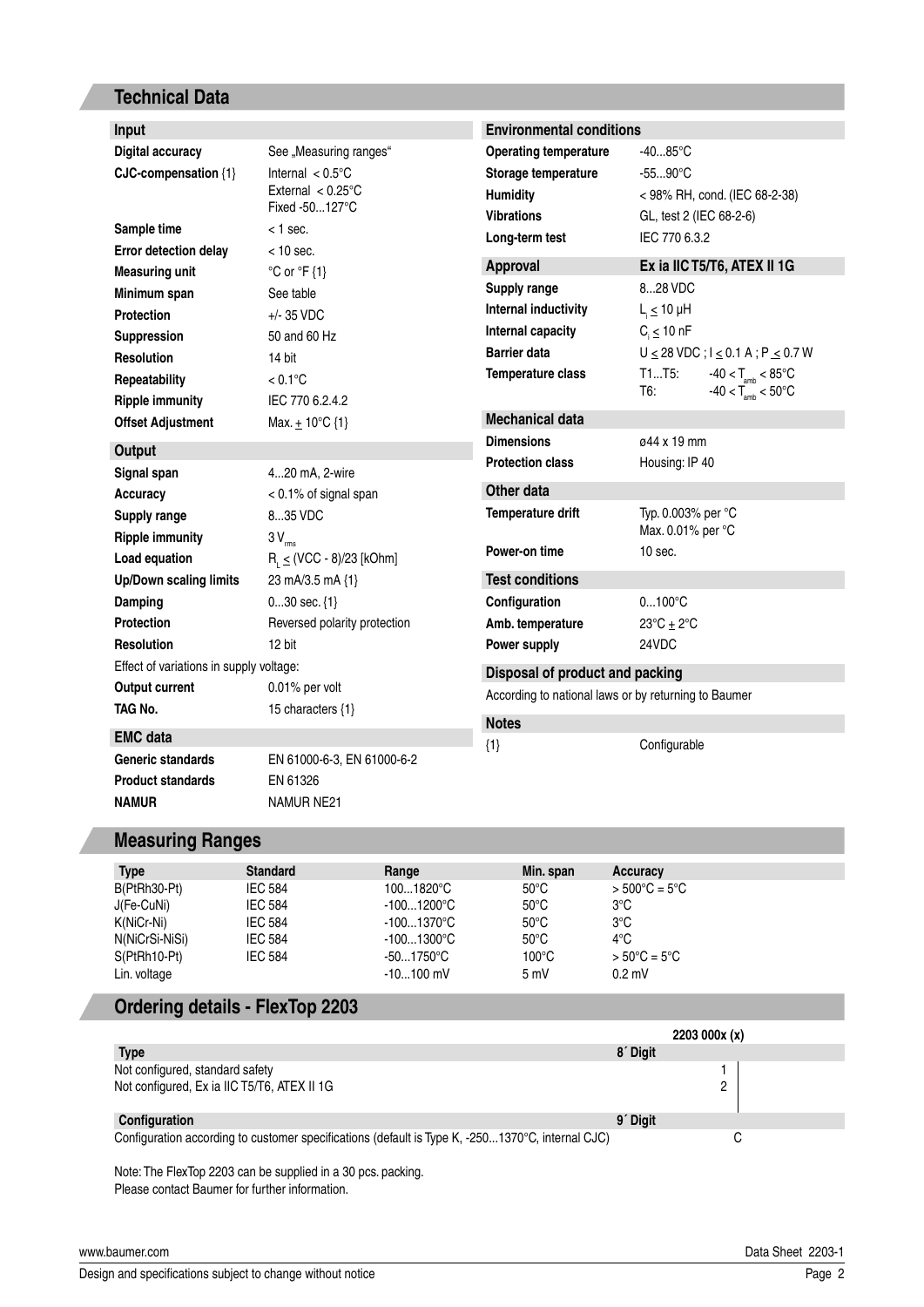

**Ex Application**



# **Configuration**



Note: Disconnect loop supply before connecting the FlexProgrammer to FlexTop 2203.